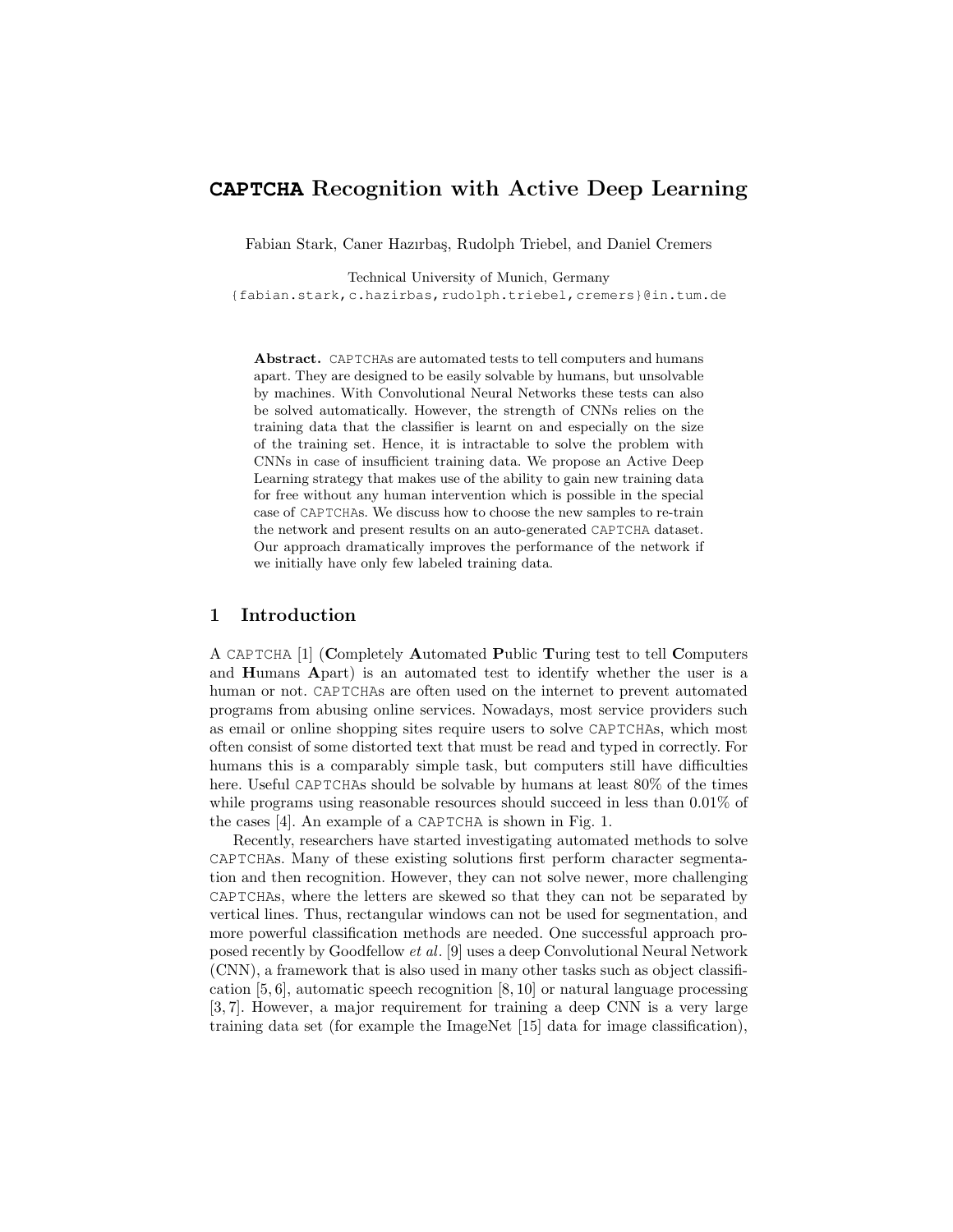| rm                  | <b>DOBDI</b> |  |  |
|---------------------|--------------|--|--|
| Type the two words: | <b>PTCHA</b> |  |  |
|                     | read books.  |  |  |

Fig. 1. Google's reCAPTCHAs [2] consist of a distorted word and a word scanned from a text book. The user must type both words, thereby helping to digitize printed books.

and for CAPTCHA recognition, there is usually only a small annotated training data set available. Furthermore, the appearance of CAPTCHAs can, in contrast to objects in natural images, often change significantly from those in the training data, e.g. due to major changes in the distortion applied to the text.

To address these problems, we propose in this paper an approach that is based on Active Learning. The idea here is to start learning with a comparably small training set and to add new training samples in every subsequent learning round. The decision whether to add a sample to the training data is based on the uncertainty that the classifier associates with a given prediction. Under the assumption that this uncertainty estimation is well calibrated, the algorithm selects the most informative samples to learn from, resulting in less training samples required than in standard passive learning. As a further advantage, the algorithm can adapt to new input data that differs in appearance from the current training data. We note however that our problem is different to other Active Learning settings in that we do not need a human supervisor to acquire the ground truth labels for training. Instead, we use the return value that we obtain automatically when solving a CAPTCHA. Thus, if the classifier is able to solve a CAPTCHA correctly we can use that information for re-training, because then the ground truth label is known. Of course, if the CAPTCHA is not solved we don't have that information, but we will show how learning can be done from the correctly predicted samples only. In summary, we present three novel contributions: First, we show how to compute uncertainty from a deep CNN and how this relates to correct classification. Second, we peform Active Learning with a deep CNN. And third, we show that already the correct, but uncertain classified samples are enough for efficient learning, with the effect that we need only little training data, and this is obtained without any human intervention.

### 2 Related Work

Conventional methods aim at detecting the text within natural images in two disjoint steps [11]: localizing the regions of words or single characters within the image, segmenting [17] and then recognizing them [19]. In addition, a dictionary can be used to dismiss unlikely words. For example, Mori and Malik [18] proposed a method to solve CAPTCHAs using a dictionary with all 411 words that the considered CAPTCHAs contain. Chellapilla and Simard [4] also solve CAPTCHAs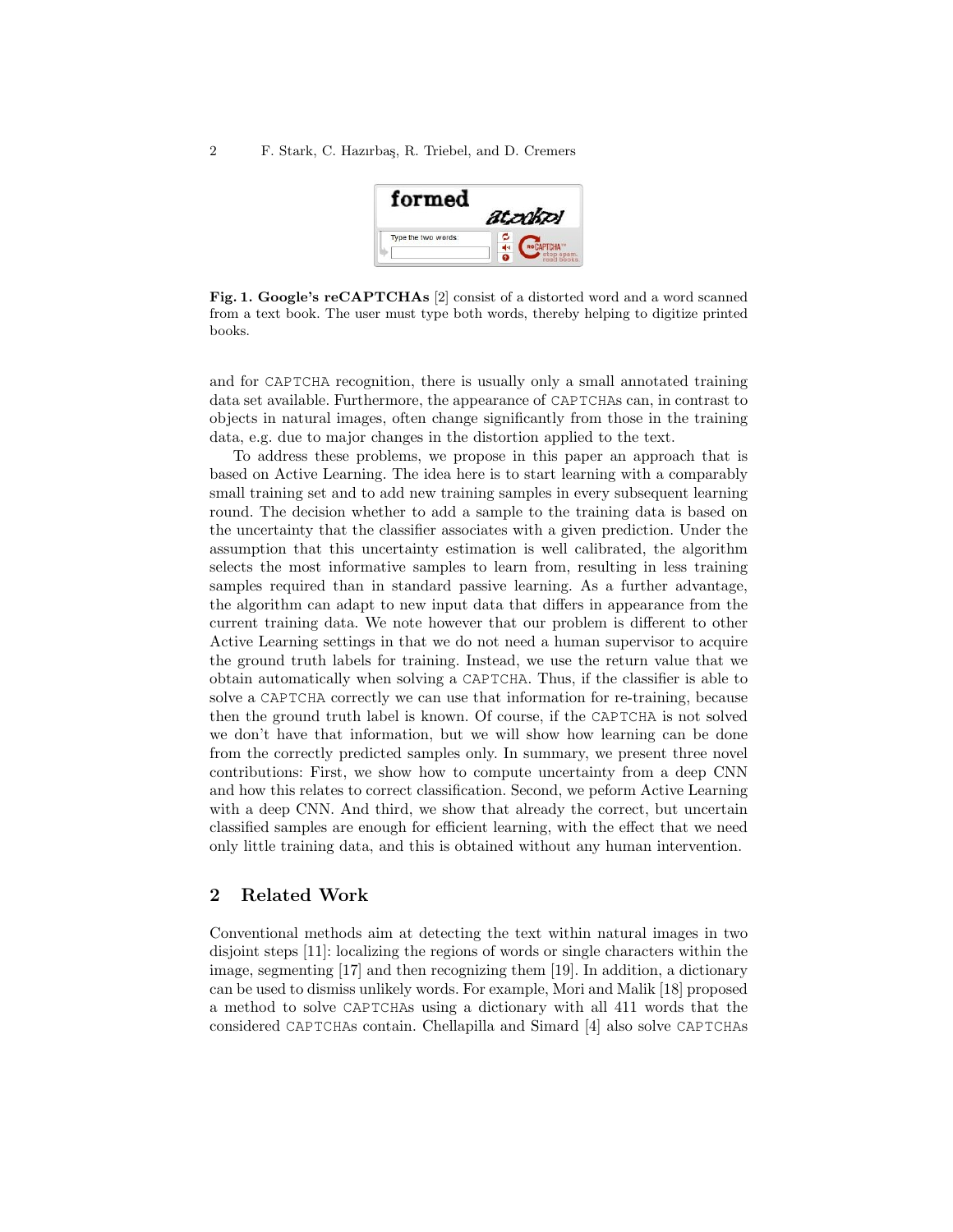

Fig. 2. Convolutional Neural Network for CAPTCHA Recognition. Our CNN is composed of three convolution, three pooling and two fully-connected layers. The last layer outputs the probability distributions for all digits for which we can compute the prediction and uncertainty of the prediction.

by segmenting single characters and recognizing them, but without a dictionary. However, in modern CAPTCHAs, single characters can not be segmented easily with rectangular windows, as the characters can overlap each other (see Fig. 1). These CAPTCHAs are more similar to hand-written text, and LeCun et al. [16] proposed to use Convolutional Neural Networks (CNN) for recognition of handwritten digits. These CNNs are designed to construct the hierarchy of the objects layer by layer and perform classification. In 2014, Goodfellow et al. [9] proposed to combine localization, segmentation and recognition of multi-character text using deep CNNs. Training is done on millions of images using a cluster of several computers. Jaderberg *et al.* [12] proposed a CNN for text recognition on natural scene images. However, for training they artificially create a very large set of text images. In contrast, we use a much smaller training set. By exploiting Active Learning, we fine-tune the network during runtime, and our network is fed with correctly classified but highly uncertain test samples.

## 3 A Deep CNN for **CAPTCHA** Recognition

We propose a deep CNN to solve the whole sequence of a CAPTCHA. Our purpose is to recognize the full sequence without pre-segmentation. We use the network structure shown in Fig. 2. We focus on CAPTCHAs with 6 digits. Each digit is represented by 62 neurons in the output layer. We define a bijection  $\Theta(x)$  that maps a character  $x \in \{0, ..., 9, 'A', ..., 'Z', 'a', ..., 'z'\}$  to an integer  $l \in \{0, ...61\}$ :

$$
\Theta(x) = \begin{cases} 0 \dots 9, & \text{if } x = '0' \dots '9' \\ 10 \dots 35, & \text{if } x = 'A' \dots 'Z' \\ 36 \dots 61, & \text{if } x = 'a' \dots 'z' \end{cases} \tag{1}
$$

We assign the first  $62$  output neurons to the first digit of the sequence, the second 62 neurons to the second digit and so on. Thus, for a digit  $x_i$  the neuron index n is computed as  $n = i \cdot 62 + \Theta(x_i)$ , where  $i \in \{0, ..., 5\}$  is the index of the digit, i.e. the output layer has  $6 \cdot 62 = 372$  neurons. To predict a digit, we consider the corresponding 62 neurons and normalize their sum to 1. Fig. 4 shows an example of a network output. Here, the predicted character index for the first digit is  $c_0 = 52$  and the predicted label is  $x = \Theta^{-1}(c_0) = 'q'.$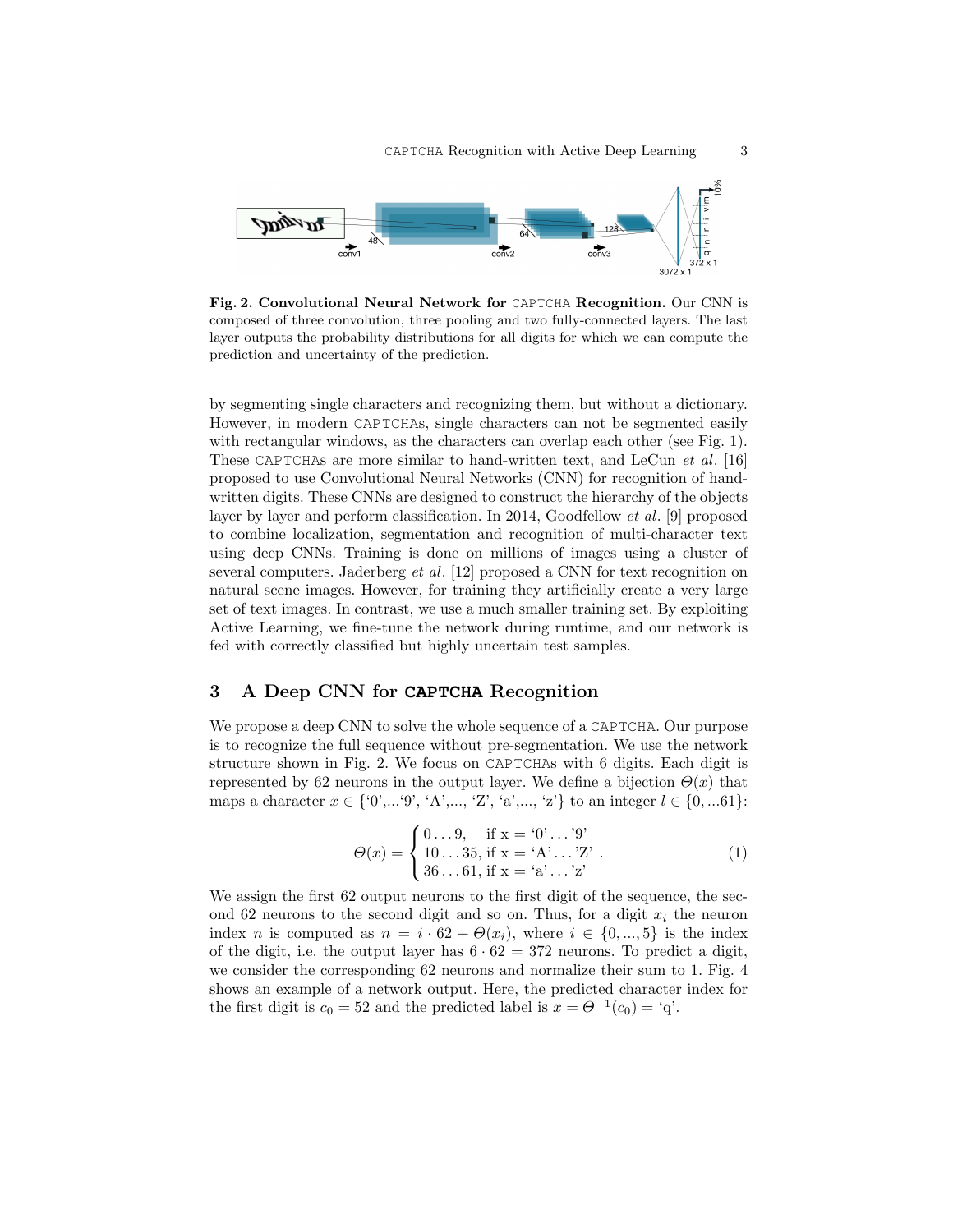

Fig. 3. Flow chart of Active Learning. We start with training on a small data set. Then, the classifier is applied to some new data, resulting in a label prediction and an associated uncertainty. From this uncertainty, the classifier decides whether to ask for a ground truth label or not. In our case, this query is done by solving the given CAPTCHA with the prediction and using it if it was correct. Then, the training data is increased and learning is performed again. In our method, we use a deep CNN, which can be efficiently re-trained using the newly added training samples.



Fig. 4. Example output of the network for the CAPTCHA "qnnivm" in Fig. 2. Left: There are 62 outputs for each digit. The black box shows the output for the first digit. Right: Probability distribution for the first digit. The sum is normalized to 1.

### 4 Active Learning to Reduce the Required Training Data

For a good classification accuracy, CNNs usually require a very large training set. However, collecting millions of hand-labeled CAPTCHAs is infeasible. Therefore, we propose to use Active Learning (see Fig. 3). The main idea of this is to add new training data only if necessary, i.e. if the sample is informative enough for re-learning. This is decided based on the uncertainty of the prediction, which we compute using the best-versus-second-best strategy [14], as described next.

### 4.1 Obtaining the uncertainty

As mentioned above, we estimate the predictive distribution of each digit by normalizing the sum of the corresponding network outputs to 1. From this we compute the overall uncertainty  $\eta$  using "best-vs-second-best" as

$$
\eta = \frac{1}{d} \cdot \sum_{i=1}^{d} \frac{\arg \max \{ \mathcal{P}(x_i) \} \arg \max \mathcal{P}(x_i) \}}{\arg \max \mathcal{P}(x_i)},
$$
\n(2)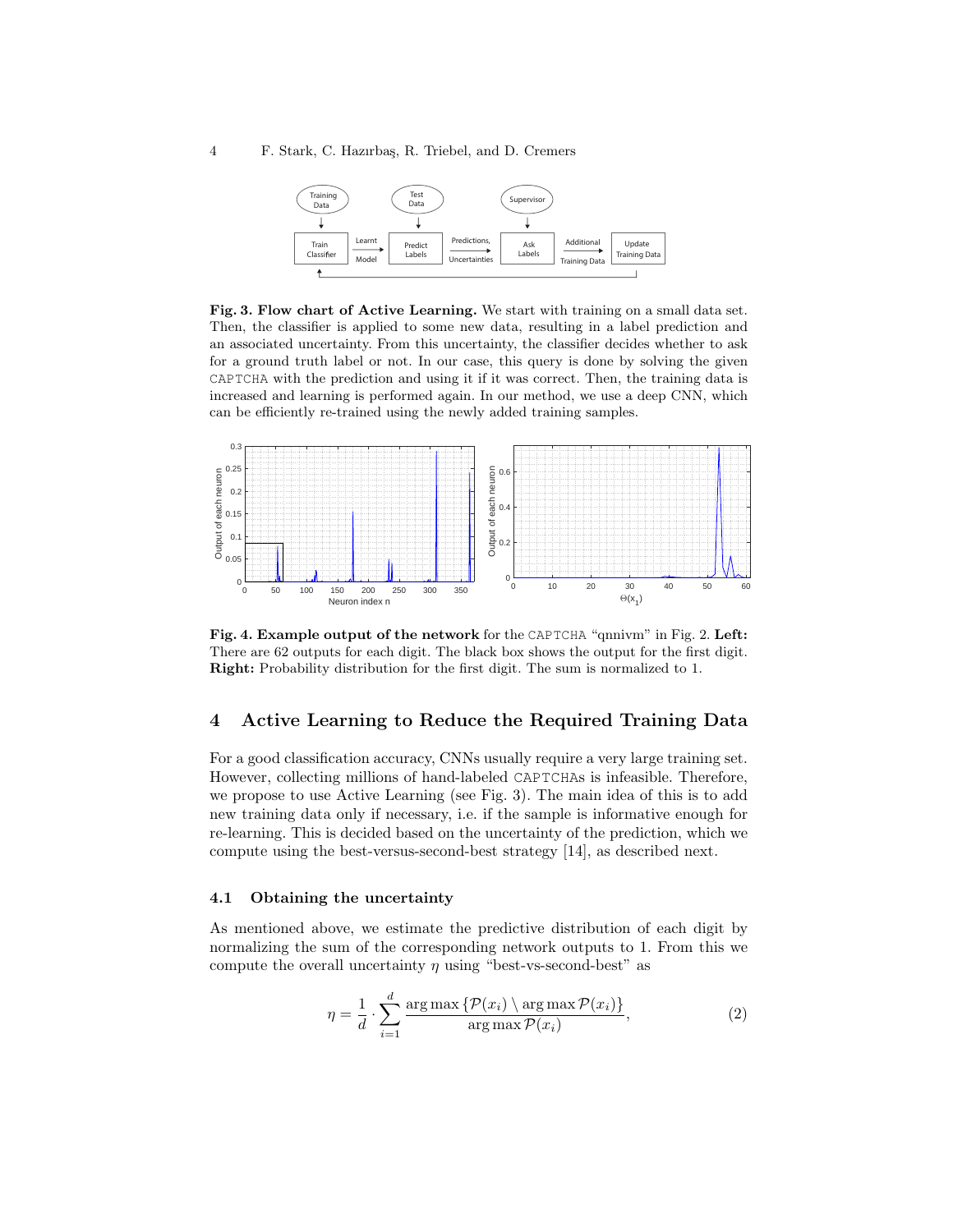where  $\mathcal{P}(x_i)$  is the set of all network outputs for digit  $d_i$ . Thus we divide the second best by the best prediction for every digit.

#### 4.2 Querying Ground Truth Information

Our CAPTCHA recognition problem is unique in the sense that we can perform learning without human intervention. We achieve this by only using those data samples for re-training, for which the classifier already provided a correct label. For these, the CAPTCHA can be solved and we know what the correct text is. However, simply using all these correctly classified samples for re-training would be very inefficient. In fact, training would be done more and more often, because the classifier will be better over time and therefore classify more samples correctly. Thus, with every new correctly classified sample a retraining would be necessary. To avoid this, we use the uncertainty values presented above: We sort the correctly classified test samples in each learning round by prediction uncertainty and use only the most uncertain ones for re-training. This results in a lower number of required training samples, but as we will show in the experiments, the most uncertain samples are also the most informative for learning.

### 5 Experimental Evaluation

We present the results of our approach on auto-generated CAPTCHAS. All experiments have been executed using the Caffe [13] deep learning framework on an NVIDIA GeForce® GTCTM 750 Ti GPU.

#### 5.1 Dataset Generation

As there is no hand-labeled CAPTCHA dataset, we use our own scripts to generate CAPTCHAs. During the auto-generation, we ensure that there is no duplication in the dataset.

We use the Cool PHP **CAPTCHA** framework to generate CAPTCHAs. They are composed of distorted text with a fixed length of 6 similar to Google's reCAPTCHA. They have a size of  $180 \times 50$ . We have modified the framework to generate black and white images. Furthermore we have disabled shadows and the line through the text. We also do not use dictionary words, but random characters. Therefore we have removed the rule that every second character has to be a vowel. We fix the font to "AntykwaBold". Fig. 5 shows some examples of our auto-generated CAPTCHAs.

#### 5.2 Network Design

We use the network illustrated in Fig. 2. The convolutional layers have a size of 48, 64 and 128. They all have a kernel size of  $5 \times 5$  and a padding size of 2. The pooling layers have a window size of  $2 \times 2$ . The first and third pooling layers and also the first convolutional layer have a stride of 2. Then the network has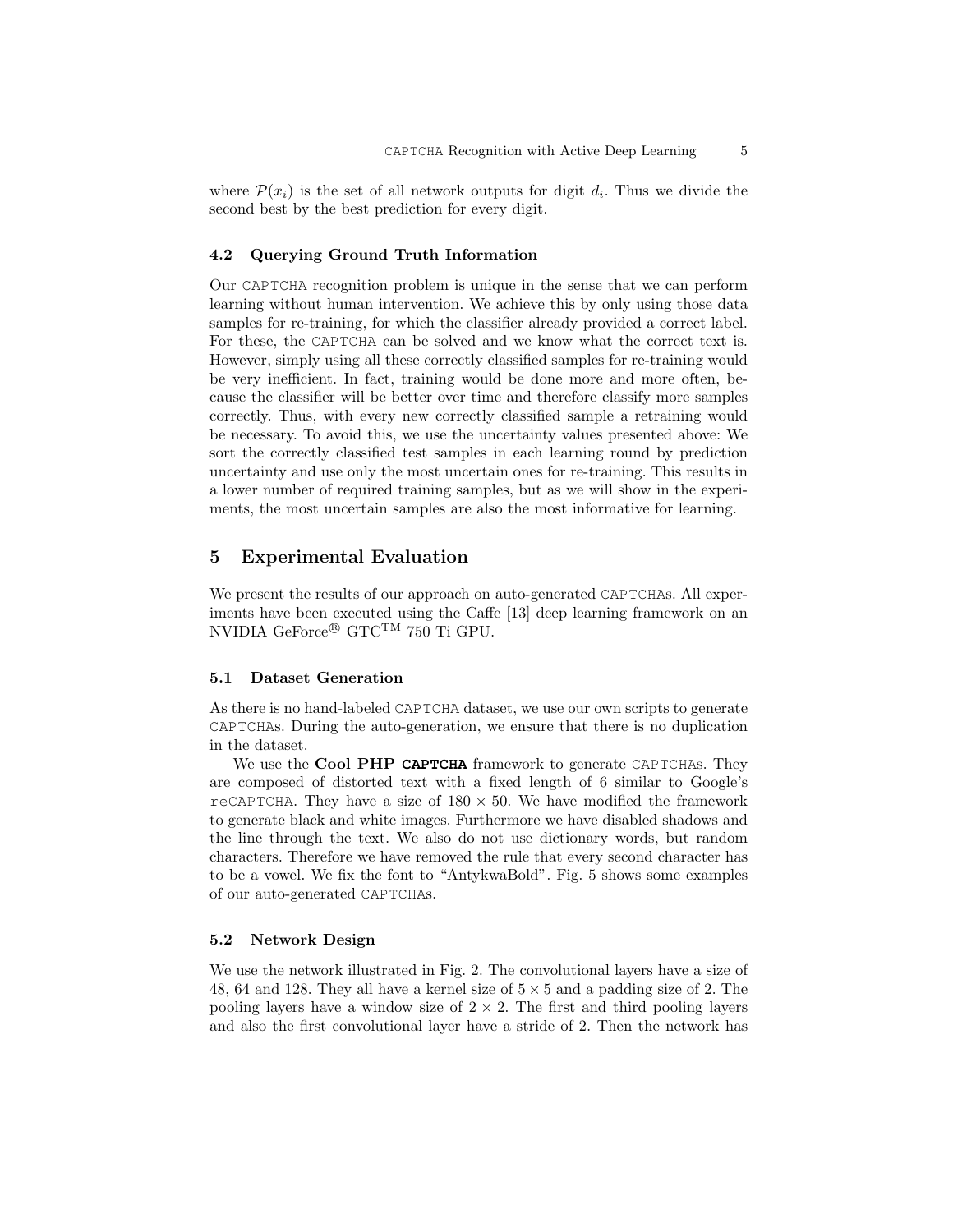| $\mathcal{A}$ and $\mathcal{A}$ | $\overline{\text{oig}}$ | $\mathbf{j}c_{\mathbf{V}}\mathbf{j}$ | pomilit      | $e^{j\hbar y}$ |
|---------------------------------|-------------------------|--------------------------------------|--------------|----------------|
| qnnivm                          | oigjpj                  | ijcvyl                               | pqmwfj       | eilrgi         |
| Crodat                          | Dhaab                   | Incolce                              | <i>pebat</i> | ij)DYW         |
| cvodyt                          | njbgzp                  | pzcqee                               | hepfpf       | ijlmqw         |

Fig. 5. Example **CAPTCHA**s used in the experiments.

one fully connected layer with a size of 3072 and a second fully connected layer (classifier) that has an output size of 372. We also add rectified linear units and Dropout after every convolutional and the first fully connected layer. The batch size for every iteration is 64.

#### 5.3 Qualitative Evaluation

We train the network with the SGD algorithm. However, in contrast to other methods we train the network for all digits independently. The learning rate changes by the rule  $\alpha = \alpha_0 \cdot (1 + \gamma \cdot t)^{-\beta}$  where the base learning rate  $\alpha_0 = 10^{-2}$ ,  $\beta = 0.75$ ,  $\gamma = 10^{-4}$  and t is the current number of iteration. We set momentum  $\mu = 0.9$  and regularization parameter  $\lambda$  is  $5 \cdot 10^{-4}$ .

As the most expensive part is to get the training samples, our approach aims at decreasing the required size of the initial training set. So we first of all train our network with a very small initial training set of  $10^4$  images for  $5 \cdot 10^4$ iterations. We only achieve an accuracy of 9.6% which even decreases with more iterations. Because of that, we want to make use of Active Learning.

First of all, we again train our network with  $10^4$  training images for  $5 \cdot 10^4$ iterations. Afterwards, we classify  $5 \cdot 10^4$  test images. Then, we pick new training samples from the correctly classified ones. We can take all of them, or we only pick  $5 \cdot 10^3$  samples based on their uncertainty: Either with the highest uncertainty, the lowest uncertainty, or randomly. Uncertainty is computed as described in Section 4.1. Once the new selected samples are added to the training set, we re-train the network for  $5 \cdot 10^4$  iterations. Subsequently we follow the same procedure. We apply this algorithm for in total 20 Active Learning rounds (*epochs*). The accuracy is computed after every  $5 \cdot 10^3$  iterations on a fixed validation set. We get the best performance with the correct but uncertain predictions (see top plot in Fig. 6). All results are the average out of two runs.

However increasing the number of samples in the training set requires more storage. Moreover, one should increase the number of iterations to benefit more from the cumulated set which will cause longer training time. For all these reasons, we suggest to use only the selected samples at each iteration to re-train the network. Therefore we again train with  $10^4$  initial training images for  $5 \cdot 10^4$ iterations. Then we classify  $10^5$  test images and replace the training set with  $10^4$ of the correct classified ones and train for  $2.5 \cdot 10^5$  iterations again. Subsequently we follow the same procedure and decrease the number of iterations after each epoch according to the following rule:  $2.5 \cdot 10^4$  iterations until epoch 6,  $2 \cdot 10^4$  until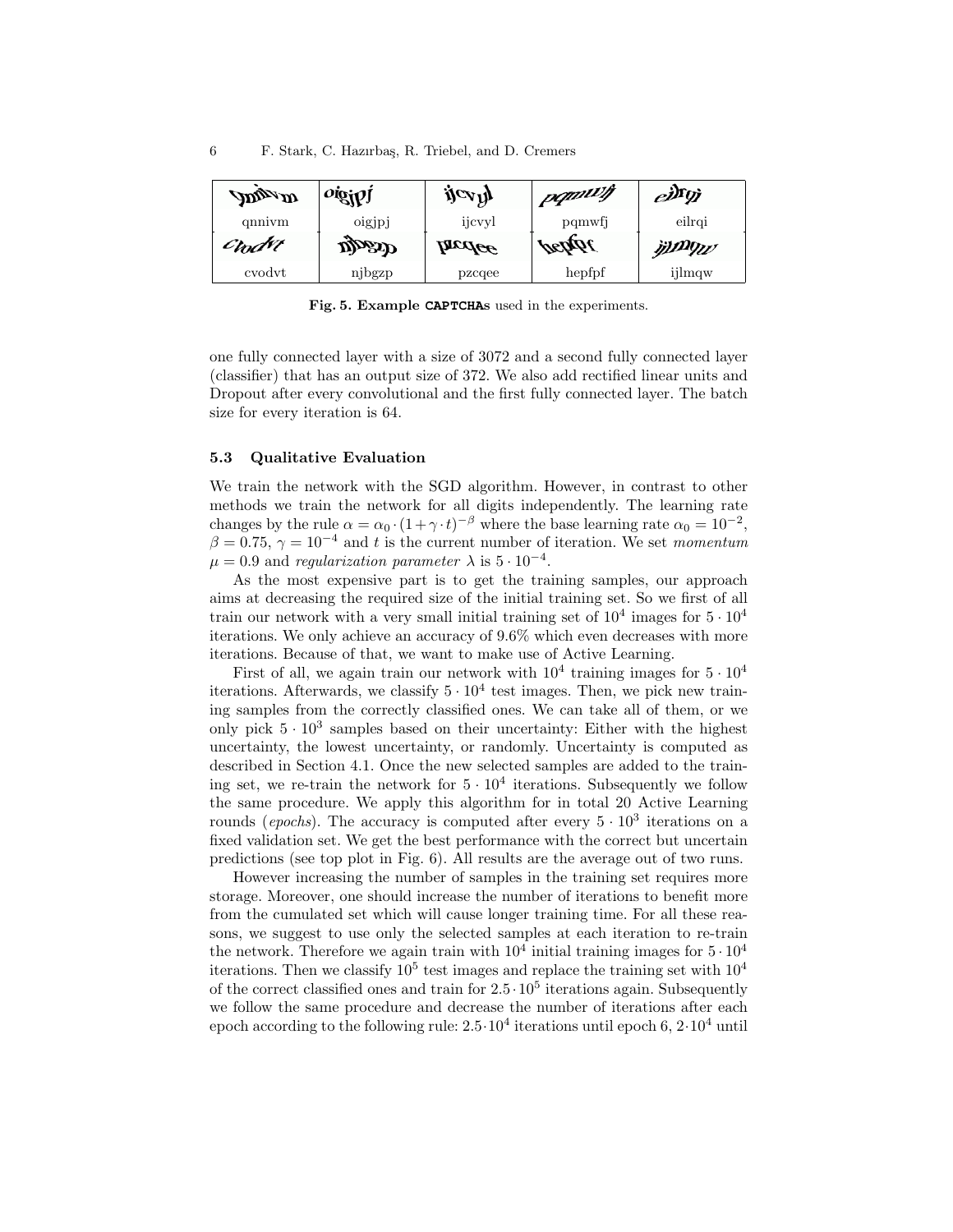

Fig. 6. Learning curves for Active Deep Learning. Top: The training set is increased with the selected samples after each iteration. When using all the correct ones (black curve), we stop adding new images to the training set after  $50 \cdot 10^4$  iterations, because the size of the training set already exceeds  $3 \cdot 10^6$ . Bottom: Network is retrained only on the new samples. Vertical black lines denote the end of every Active Learning epoch.

epoch 11,  $1.5 \cdot 10^4$  until epoch  $16$ ,  $1 \cdot 10^4$  until epoch  $21$  and  $5 \cdot 10^3$  until epoch 40. We again get the best performance with the correct but uncertain predictions (see bottom plot in Fig. 6). This is reasonable as the network in fact classifies the images correctly, but still is very uncertain about the prediction. Hence it can learn from the fact that it was indeed right with its classification. One can argue that learning with misclassified samples should yield better results. This is indeed the case, however not possible in practice.

### 6 Conclusion

We propose a CAPTCHA solving technique that uses initially a very small set of images to train a deep CNN and then improves the classifier by exploiting the test samples. New training samples are chosen from the test set based on their uncertainty. Our results show that the performance of the network can be significantly improved with the correctly classified but uncertain test samples.

Acknowlegments The work in this paper was partly funded by the EU project SPENCER (ICT-2011-600877).